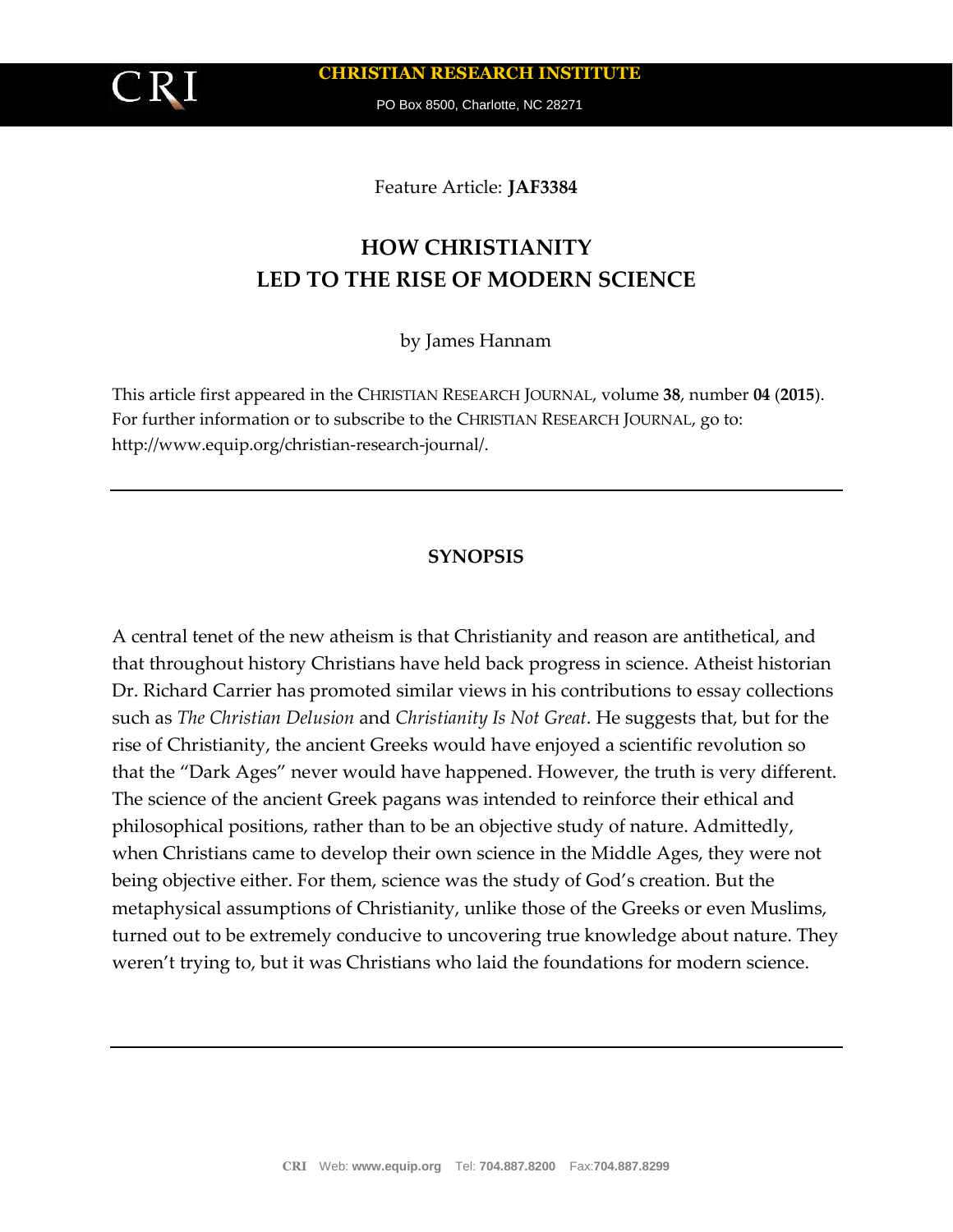It's hard to imagine what life was like before the rise of modern science. For example, there were no computers, few effective medicines, and only the rich could afford colorful clothes because there were no artificial dyes. So central is science to our lives that the charge Christianity tried to hold back its advance is particularly damaging. It is particularly unfair as well. As historians have now realized, the evidence that the Christian faith actually had a positive influence on science is becoming ever stronger.

In this article, I'll explain how it was medieval Christians rather than ancient Greeks who provided the philosophical framework in which modern science could arise. I'll be paying special attention to the work of the atheist historian Richard Carrier, in particular the assertions he makes in two essays in anti-Christian collections edited by John Loftus.<sup>1</sup> Carrier is one of the few scholars working today who still supports the "conflict thesis," so it is important to understand why he reaches conclusions contrary to the vast majority of historians of science.

The common perception of a historical conflict between science and Christianity remains strong. That hasn't stopped almost all serious scholars from queuing up to condemn it. For example, historians David Lindberg and Ron Numbers have stated unequivocally that the popular view is wrong. But as Lindberg and Numbers ruefully admit, "Despite a developing consensus among scholars that science and Christianity have not been at war, the notion of conflict refused to die."<sup>2</sup> It is also becoming increasingly clear that much of the evidence cited to support the conflict thesis turns out to be bogus.<sup>3</sup> For example, the church never tried to ban human dissection, the number zero, or lightning rods, as has frequently been alleged. Although Christians did once countenance the despicable practice of burning heretics, no one was ever executed for scientific beliefs. Even the notorious trial of Galileo Galilei (1564–1642) turns out to have had almost as much to do with the papal ego as with astronomy. Finally, no one in the Middle Ages thought the earth was flat: Christopher Columbus most certainly did not need to prove it is a sphere.

## TH**E PURPOSE OF ANCIENT GREEK SCIENCE**

Richard Carrier is far too knowledgeable a historian to fall for these old canards. Neither does he make the mistake of saying Christians deliberately held back science. However, in his chapter *in The Christian Delusion*, entitled "Christianity Was Not Responsible for Modern Science," he does make some striking claims. Much of this interesting chapter is taken up by a catalog of the achievements of ancient science. Carrier's thesis is that a "scientific revolution" was imminent in the third century AD, but this was curtailed by an economic collapse of the Roman Empire. The Empire partially recovered and survived for another couple of centuries, but it quickly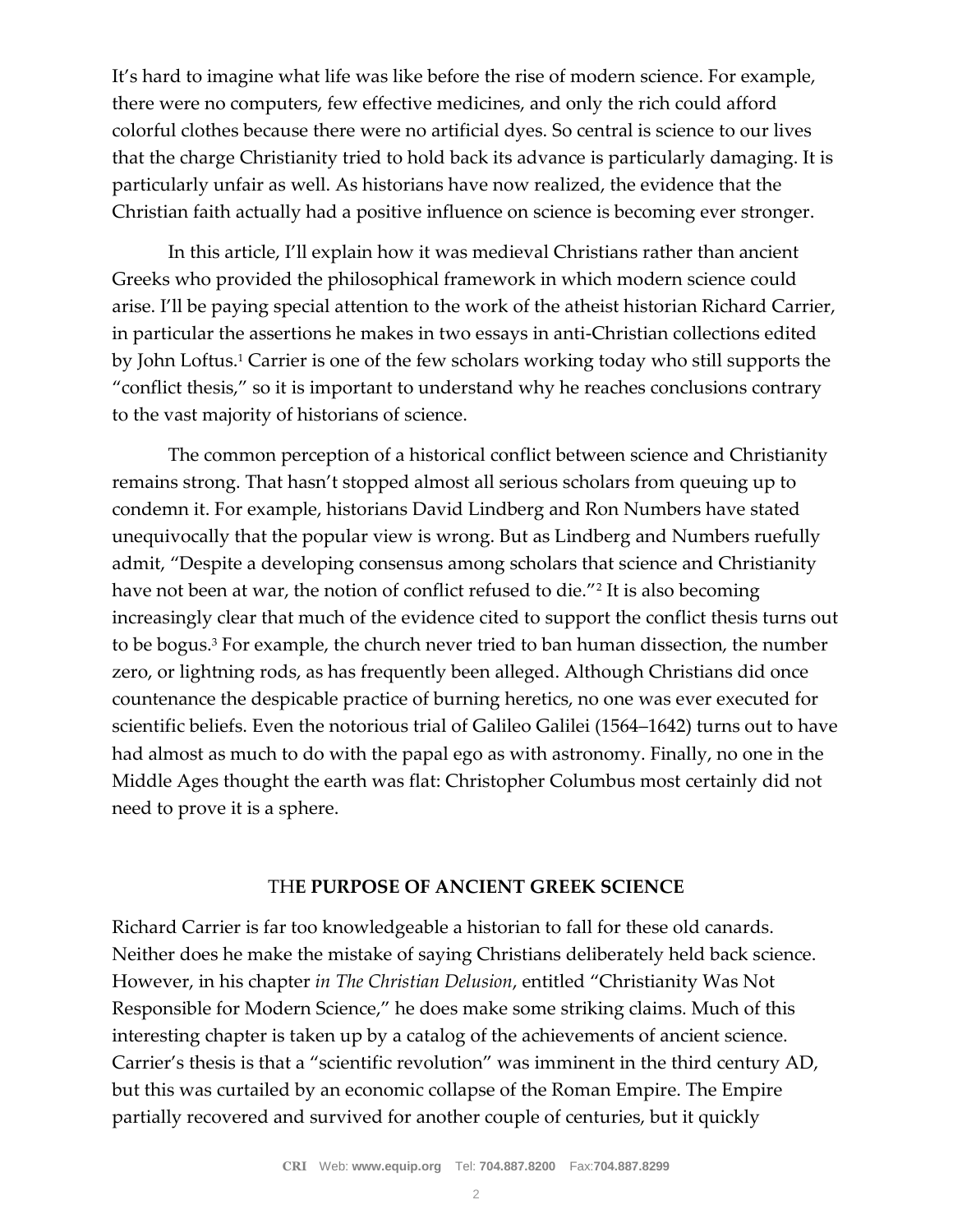succumbed to Christianity. Because Christians were simply not interested in science, the chance of the ancient world matching the achievements of the seventeenth century was lost. Carrier accuses Christians of sins of omission because they neglected science. He doesn't claim that they actively opposed it.<sup>4</sup> Given that Christianity controlled all the seats of learning, it didn't have to go to the trouble of attacking what it didn't like. Just ignoring science ensured its stagnation.

## **Progress in Greek Science**

I'll come to the question of whether Christianity supported science in a moment. But first, it is worth examining exactly how far the achievements of ancient science extended. Is it true that a scientific revolution was just around the corner? To answer that, we need to examine the specific examples Carrier gives of progress in Greek science to see if they point toward a looming scientific revolution. He cites Hero of Alexandria (d. AD 70) as a major figure demonstrating that progress. But can we detect any real advances in science between the work of Aristotle (384–322 BC) and Hero, writing in the first century AD?

Carrier supports his theory with the example that one Strato of Lampsacus (335– 269 BC) extended Aristotle's "experimental method to machines and physics."<sup>5</sup> Strato was the second head of Aristotle's Athenian school of philosophy in the mid-third century BC. Little of his work survives, but in antiquity he had such a reputation for science that he was known as The Naturalist. His major achievement that we know about today was to show that a true vacuum can be created artificially and that air can be compressed. That's an impressive step forward from Aristotle, who said a vacuum is impossible. However, the relevant passage of Strato's work has been incorporated into the introduction to Hero of Alexandria's *Pneumatics*, written three hundred years later.<sup>6</sup> Carrier claims that Hero experimentally refuted Aristotle's claim that a vacuum is impossible.<sup>7</sup> So why is Hero using a source that is three centuries old to prove it? This does not seem to be evidence of any progress in science at all.

Furthermore, in his *Mechanics*, Hero states unambiguously that heavy objects fall faster than light ones.<sup>8</sup> Now, this is a fundamental error that is easily proven wrong by the simplest of experiments. Yet Hero did not do this. He simply accepted the authority of Aristotle on the question. Hero also wrote about the law of reflection, correctly noting that the angles of incidence and reflection in a mirror are the same. But this had been known since at least Aristotle's day, so again Hero's knowledge is not new or the product of new experiments.<sup>9</sup> It would be fair to conclude that Hero was a practical mechanic and a tinker who pulled his theory from old books and never did anything approaching a true experiment in his life. As one eminent historian notes, "Hero is not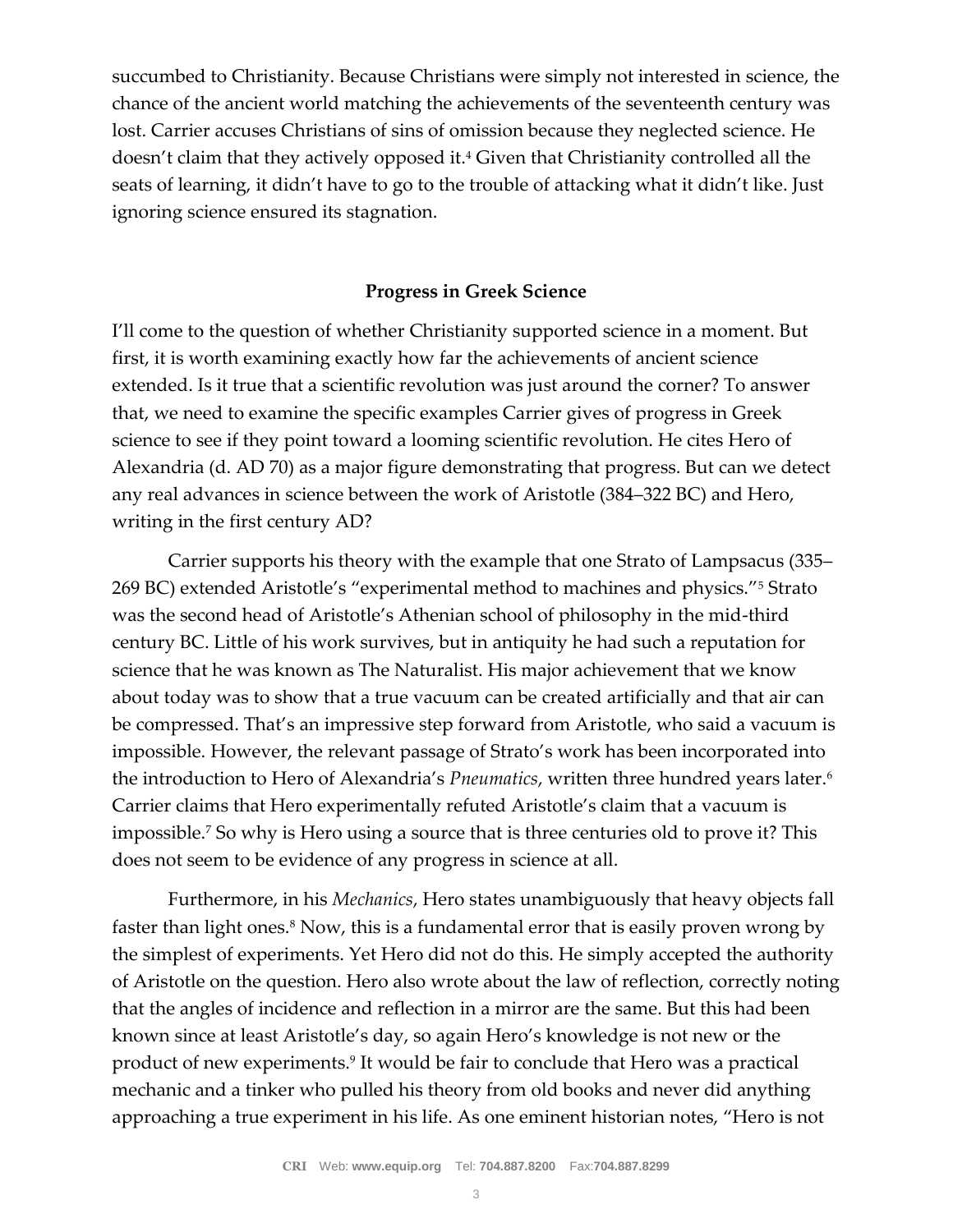very original. His significance lies in the way that he summarises existing knowledge in the form of a handbook."<sup>10</sup> This is very different from the assessment of Hero implied by Carrier.

## **Faltering Science**

It looks like there was little scientific progress in the three hundred years between Hero and Aristotle's pupil, Strato. Admittedly, in the field of mathematical astronomy, we do see the models used to describe the movements of the planets getting more accurate up until the work of Ptolemy of Alexandria (fl. c. AD 150). But the underlying physical theory didn't really improve. The general impression is that science stagnates after the third century BC. There is a temptation to denigrate the ancient Greeks for making a good start and then letting it slip. But that would not be fair. The fact is, they were not trying to develop modern science. How could they when no one had any idea that such advances were even possible? Instead, the point of Greek science was to explain the natural world in terms that correlated with their ethical theories. Aristotle thought that the key to happiness was to know the ends for which we should live. His science is all about trying to find the purpose for which nature is designed. Plato (427–348 BC) wanted to raise our sights above mundane matters to unworldly perfection. For him, nature is a dim reflection of that perfection, and mathematics is a good way for the mind to contemplate higher reality. The other philosophical schools, such as the Epicureans and the Stoics, also had their own versions of science that were intended to provide a foundation for their ethical theories.<sup>11</sup>

So, the key to understanding Greek science is to realize that no one was seeking objectively to understand the natural world purely for its own sake. *On the Nature of the Universe*, the Epicurean poem of Lucretius (d. c. 55 BC), which lays out an atomic theory that was influential in the seventeenth century, is actually intended to teach morals and not science. Indeed, its science was already two hundred years out of date when it was written.<sup>12</sup> That didn't matter to Lucretius, whose purpose was not to describe accurately how nature worked but to show that the Epicurean philosophy was the best way to navigate life's perils.

### **SCIENCE, EARLY CHRISTIANITY, AND ISLAM**

Much ink has been spilled on the relationship between Christianity and pagan science. However, as we've seen, there were as many pagan sciences as there were pagan philosophies. And each of these philosophies developed a vision of science that reinforced the way they saw the world. The Christian attitude toward the natural world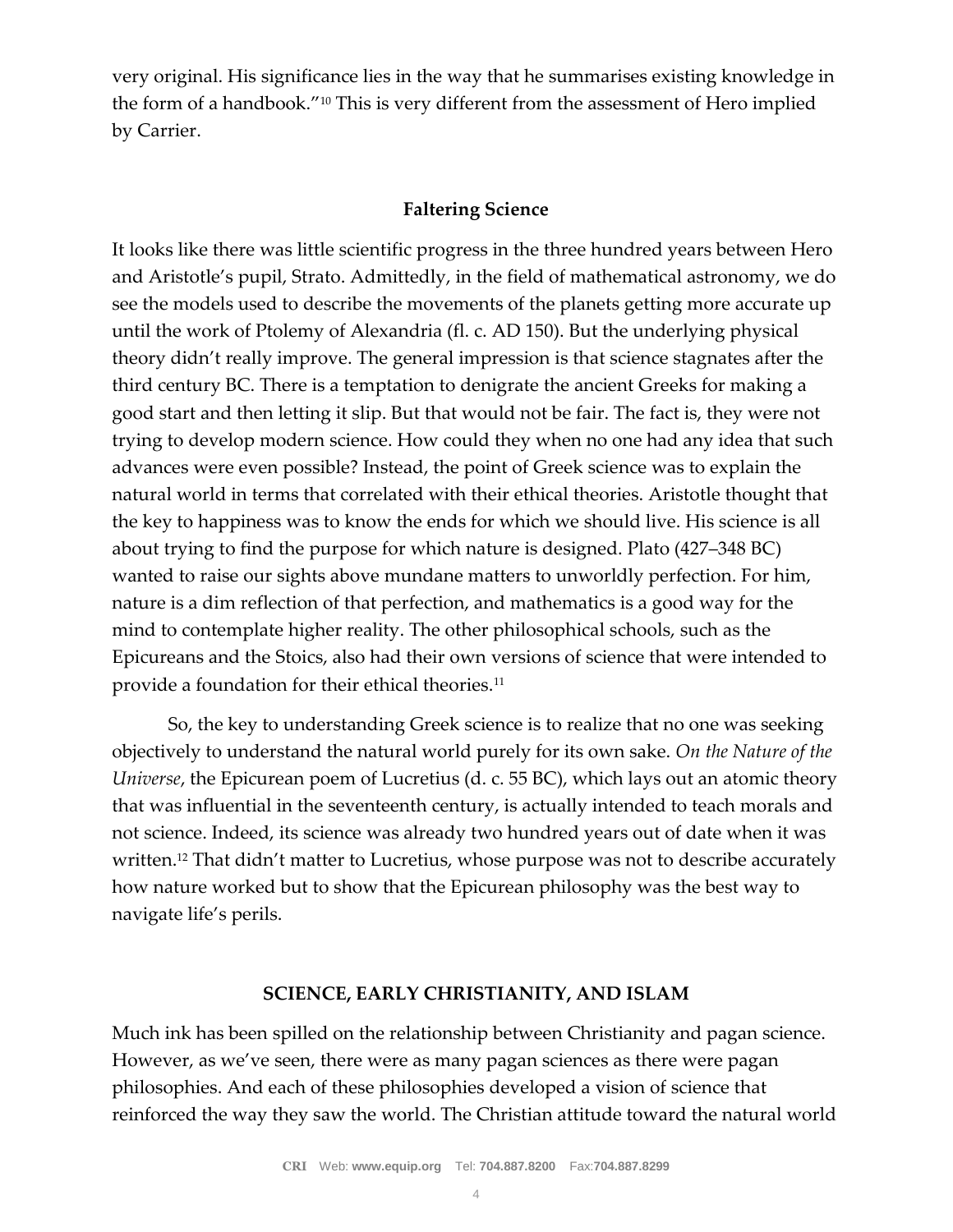was very similar to that of their pagan contemporaries. Christian thinkers were acutely aware that ancient Greek science was not the objective study of nature but an adjunct to pagan ethics and religion. Unsurprisingly, this meant some of them treated it with suspicion. For example, Tertullian (AD 160–220) famously asked what Athens (representing pagan philosophy) had to do with Jerusalem (representing Christianity).<sup>13</sup> Christians could not simply adopt one of the pagan natural philosophies since they were all intended to provide ballast for particular ethical systems. What was needed was a specifically Christian natural philosophy that understood nature as God's creation and the backdrop against which the drama of salvation was played out. Christians did not neglect science but they did use it for their own purposes. Where pagan philosophy was helpful, Christians were happy to coopt it. A popular analogy, first proposed by Origen of Alexandria (AD 182–254), was that pagan learning was like the gold of the Egyptians that the Israelites took with them into the wilderness in the exodus.<sup>14</sup>

For church fathers such as Origen and St Augustine (354–430), God's creative freedom always had to be respected. That meant reason alone was not enough to comprehend nature. This more skeptical attitude toward rational inquiry had some interesting results. For example, the Christian philosopher John Philoponus (490–570) carried out the simple experiment of dropping a heavy and light ball in the sixth century AD. He found they both fell at almost the same speed.<sup>15</sup> This demonstrated that the Aristotelians were wrong and showed that, to truly understand the laws of nature, empirical investigation was essential. Nonetheless, we should avoid applauding Philoponus for anticipating some elements of modern science. He was a Christian thinker whose aim was to attack pagan philosophers, not a protoscientist.

In any case, by the sixth century, the antique world was collapsing rapidly. The Western Roman Empire had been overrun by barbarian invaders in the course of the fifth century. The fragmentation of the empire into petty kingdoms caused an economic decline that was exacerbated by the policies of the barbarians themselves. The civilian elite that had patronized philosophers was gradually replaced by a warrior aristocracy, which eventually gave rise to the systems of chivalry and feudalism. The Eastern Roman Empire survived longer. Unfortunately, a devastating war with Persia in the seventh century meant it was in no condition to resist the rise of Islam. Muslims took over swaths of the empire, including its breadbasket of Egypt and the sacred city of Jerusalem. Although the Byzantine Empire, ruled from the great city of Constantinople, hung on for another seven centuries, it was under an almost constant state of siege from then on.

### **Scientific Light of the Church in the Early Middle Ages**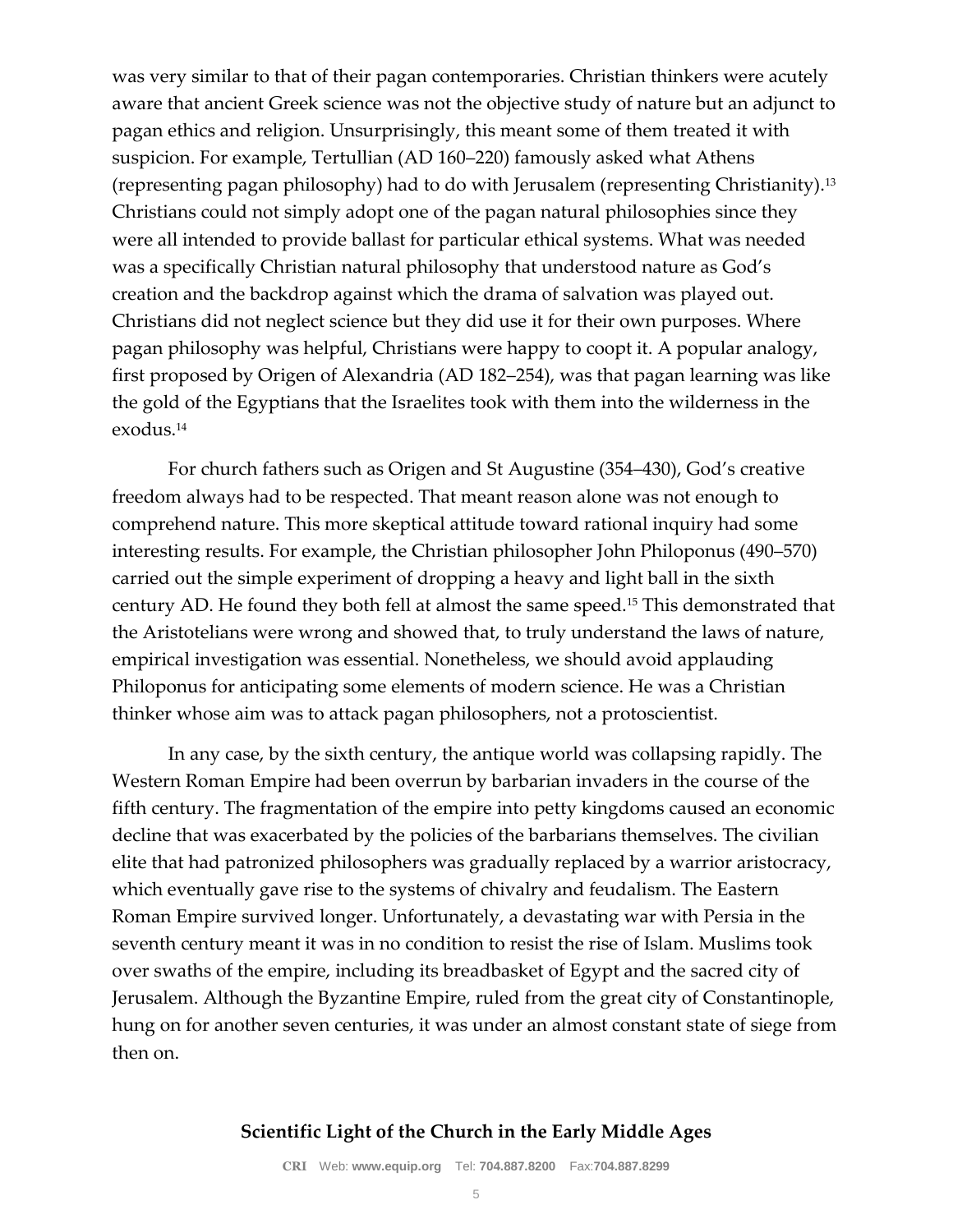The period from the fifth to the tenth centuries used to be called the "Dark Ages." Historians now reject that label as prejudicial, but there is little doubt that the years after the collapse of the Roman Empire were hard. The population shrank, and the economic surplus available for culture was reduced to a fraction of what it had been under Rome.16 Only the Christian church remained a haven for learning. It helped preserve literacy and knowledge of the classics through the early middle ages. Dr Carrier claims, in his chapter on the Dark Ages in *Christianity Is Not Great*, that the decline of science in this period was the fault of Christians.<sup>17</sup> We've already seen how it is a category mistake to equate ancient natural philosophy with modern science. But even allowing that there was less interest in investigating the natural world in this period, the reasons are entirely down to external invasions and the change to a feudal society. In fact, as the example of John Philoponus shows, science in Alexandria continued to break new ground in the three centuries after Christianity became the religion of the Roman Empire. The end came only with the annexation of the city by Muslim invaders in AD 641.

## **CHRISTIANITY AND THE RISE OF SCIENCE**

We've seen how the schools of ancient Greek philosophers and early Christians developed their own versions of science to explain the world in a way that was consistent with their belief systems. The methodological mistake of Carrier is to measure ancient natural philosophies against the rules of modern science. But no one in the classical world was doing science objectively to study nature as an entity in its own right. They were all seeking to understand the natural background to their overarching philosophies. Admittedly, Carrier's mistake is one shared by some partisans of Christianity's place in the development of the modern world such as Rodney Stark and Thomas E. Woods.<sup>18</sup> Christians have always used science as a way to understand the natural world's part in a bigger picture, which, in Christianity's case, includes the Trinity and salvation. Medieval theologians studied God's creation without any inkling or wish to produce the comprehensive account of the material universe provided by modern science. Nonetheless, their activity uniquely led to the incredible successes enjoyed by physics, chemistry, and biology, not to mention medicine, over the last couple of centuries. To believing Christians, it is hardly surprising that theologically conditioned natural philosophy should be better at leading to true knowledge about nature than rival systems of thought. However, the historian must tread carefully to understand the factors that Christianity brought to the study of the material universe.

The Bible has relatively little to say about the natural world, but at least the book of Genesis makes it clear where the universe came from. It is not eternal but created by God at the beginning of time. In the fourth century, St. Augustine clarified the doctrine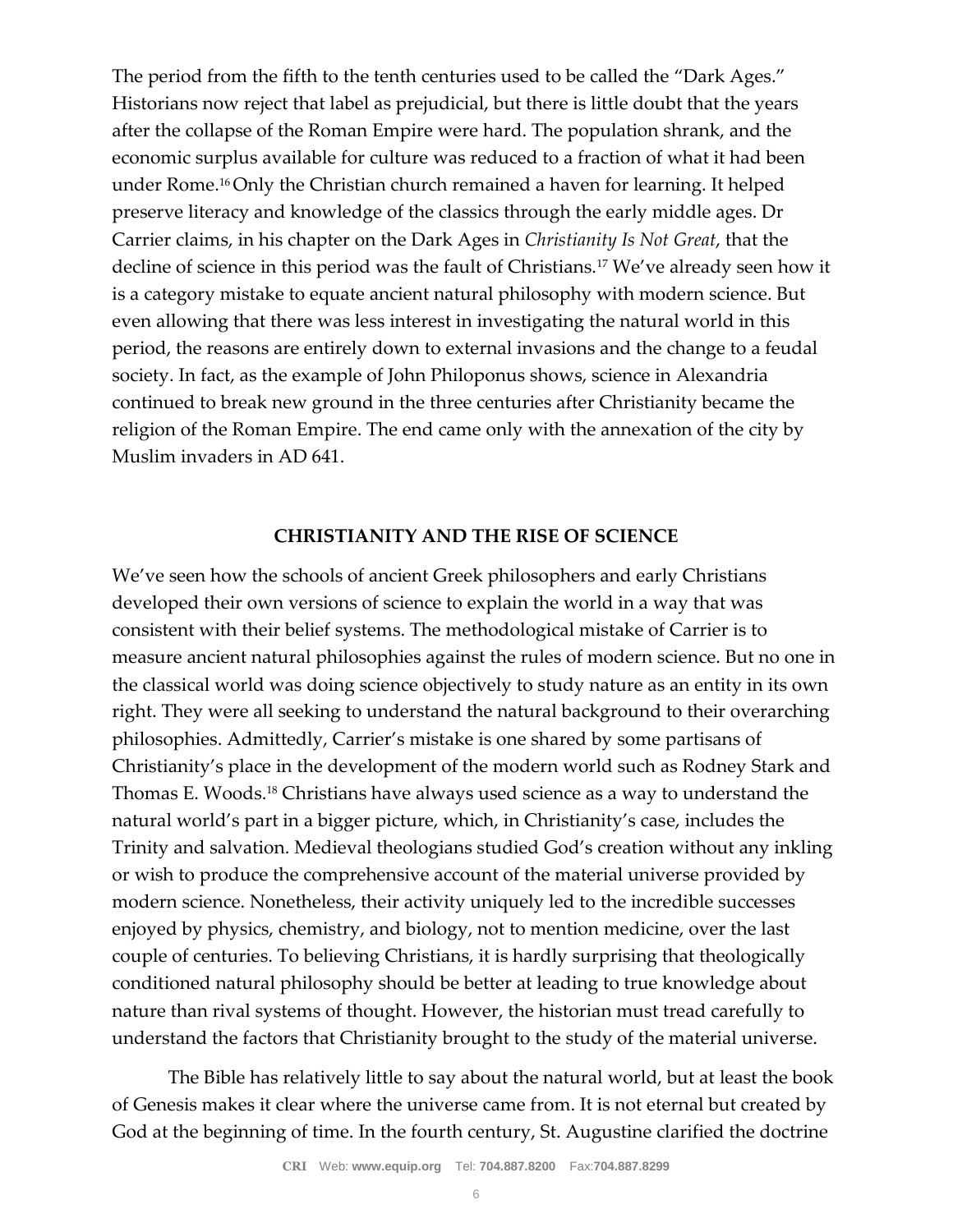that the world was created *ex nihilo*, out of nothing.<sup>19</sup> God did not use preexisting material whose properties He had to work with. Thus, as Genesis affirms, creation was "good" and as God wished it to be.

From the twelfth century, Christian theologians began to explore what this meant in practice. One consequence was that nature was separate from God and followed the laws He had ordained for it. William of Conches (1085–c. 1154), one of the most important of the twelfth century's thinkers, explained, "I take nothing away from God. All things that are in the world were made by God, except evil. But He made other things through the operation of nature which is the instrument of divine operation."<sup>20</sup> Various Greek philosophies had accepted the rationality of the laws of nature, but for Christians, nature's laws were God's laws rather than the laws of logic. God was free to do as He pleased, so it was impossible to work out the laws of nature by using reason alone. To be sure, not everyone accepted this. A group of philosophers in thirteenthcentury Paris, called the Averroists after a Muslim philosopher from Spain named Averroes (1126–1198), took the extreme view that everything, including God, was subject to logically necessary rules.<sup>21</sup> This meant that rational philosophy alone was enough to comprehend all of existence, even the divine mind. Orthodox Christians rejected this doctrine and insisted that God was not subject to any limits, except perhaps the law of noncontradiction. The principle of God's freedom and absolute power was the subject of a decree by the bishop of Paris in 1277. He stated that because God could do as He pleased, He could do things that philosophers said were impossible, like creating a vacuum or more than one universe.<sup>22</sup> This opened up a world of possibility that Christian natural philosophers were quick to exploit.

In the fourteenth century, they began to consider many previously unthinkable ideas, such as whether the Earth was rotating. The Parisian scholar John Buridan (1295– 1361) showed that the concept of relative motion means that we cannot tell if the Earth is moving. His arguments were used by Nicholas Copernicus (1473–1543) to support his theory that the Earth is orbiting the sun.<sup>23</sup> Buridan also built on concepts first suggested by John Philoponus in the sixth century to argue that the lack of friction in space means that the planets should continue to move forever after God has set them on their course. This anticipated the conservation of momentum.<sup>24</sup> These theories formed the basis of Galileo's work and reached perfection with the *Mathematical Principles of Natural Philosophy* by Sir Isaac Newton (1643–1727) in 1687. Newton himself was explicit about the religious roots of his work, as were Johannes Kepler (1571–1630), Rene Descartes (1596–1650), and Robert Boyle (1627–1691), among many others.<sup>25</sup> Over the following centuries, their new kind of science grew into modern physics, chemistry, and biology, something that could never have happened in the ancient Greek or Islamic worlds.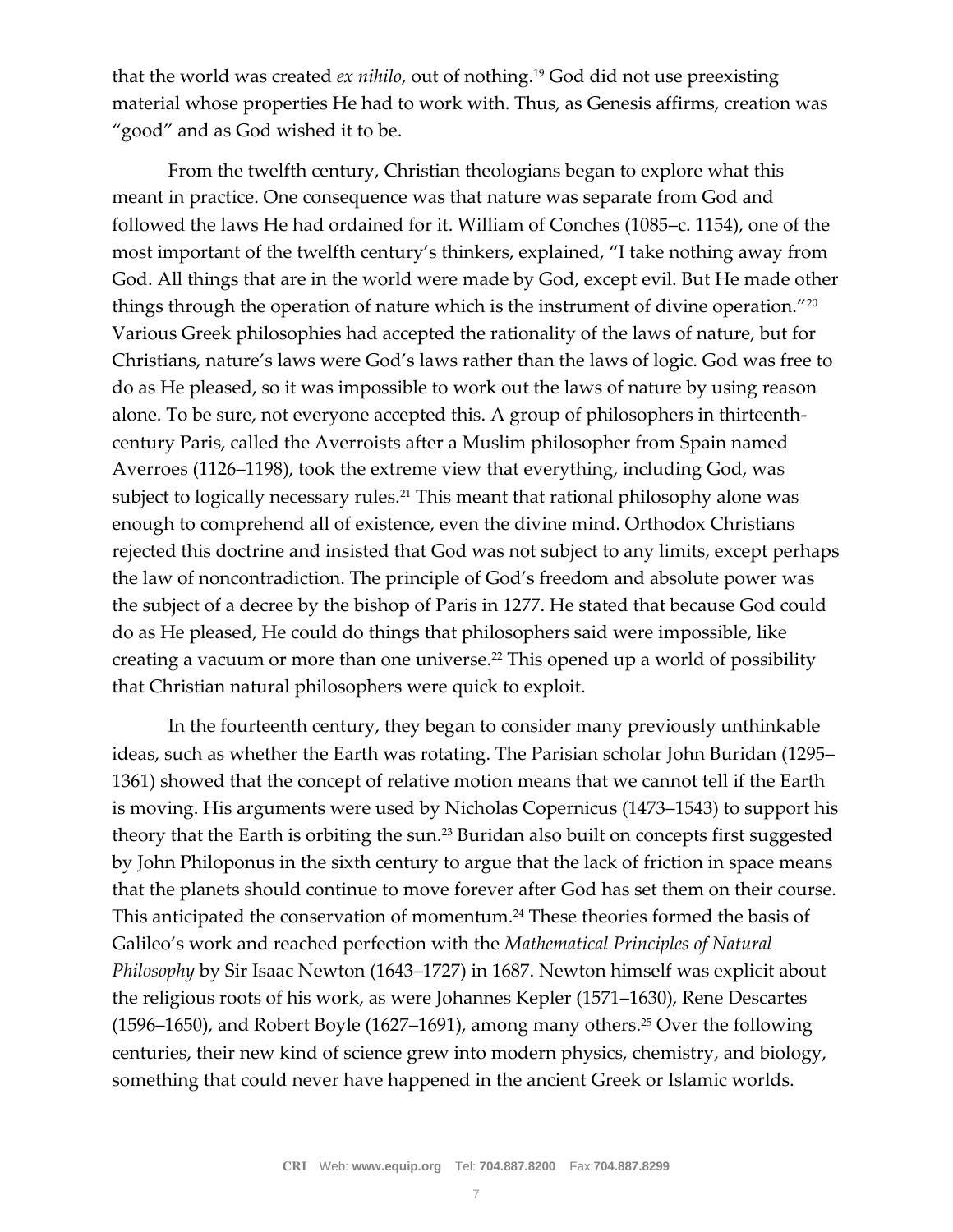Of course, we need to remember that medieval Christians were not deliberately trying to make progress toward science as we know it today. They were simply studying God's creation so that they could become better theologians and Christians. In that sense, their motives for doing science were no different from those of earlier eras. It was just that the metaphysical background to Christianity turned out to be uniquely conducive to successfully understanding the working of nature. In summary, atheist historians such as Richard Carrier are wrong to say Christians neglected science and that pagans were on the point of a scientific revolution. On the contrary, Christianity was a necessary, if not sufficient, cause of the flowering of modern science.

**James Hannam**, PhD (history of science, University of Cambridge), is the author of *The Genesis of Science: How the Christian Middle Ages Launched the Scientific Revolution* (Regnery, 2011).

#### **NOTES**

- 1 Richard Carrier, "Christianity Was Not Responsible for Modern Science," in *The Christian Delusion: Why Faith Fails*, ed. John W. Loftus (Amherst, NY: Prometheus, 2010), 396–419; Richard Carrier, "The Dark Ages," in *Christianity Is Not Great: How Faith Fails*, ed. John W. Loftus (Amherst, NY: Prometheus Books, 2014), 209–21.
- 2 *God and Nature: Historical Essays on the Encounter between Christianity and Science*, ed. David C. Lindberg and Ronald L. Numbers (Berkeley: University of California Press, 1986), 6.
- 3 Many of the myths surrounding the conflict thesis are debunked in Ronald L. Numbers, *Galileo Goes to Jail and Other Myths about Science and Religion* (Cambridge, MA: Harvard University Press, 2009).
- 4 Carrier, "Christianity Was Not Responsible for Modern Science," 413.
- 5 Ibid., 401.
- 6 Morris R. Cohen and I. E. Drabkin, *A Source Book in Greek Science* (Cambridge MA: Harvard University Press, 1958), 248n.
- 7 Carrier, "Christianity Was Not Responsible for Modern Science," 402.
- 8 Cohen and Drabkin, *A Source Book in Greek Science*, 208.
- 9 Ibid., 262n.
- 10 Menso Folkerts, "Hero," in Hubert Cancik et al., eds., *Brill's New Pauly: Encyclopaedia of the Ancient World*, vol. 6 (Leiden, the Netherlands: Brill, 2002), 244–47.
- 11 Geoffrey Lloyd, *Greek Science after Aristotle* (New York: W. W. Norton and Company, 1975), 21.
- 12 Lucretius, *On the Nature of the Universe*, trans. Ronald Melville (Oxford: Clarendon Press, 1997), xxiv.
- 13 David Lindberg, "Science and Early Church," in *God and Nature*, ed. Lindberg and Numbers, 25.
- 14 *Origen* (London: Routledge, 1998), 211 (Letter to Gregory 2).
- 15 Cohen and Drabkin, *A Source Book in Greek Science*, 208.
- 16 Bryan Ward-Perkins, *The Fall of Rome: And the End of Civilization* (Oxford: Oxford University Press,